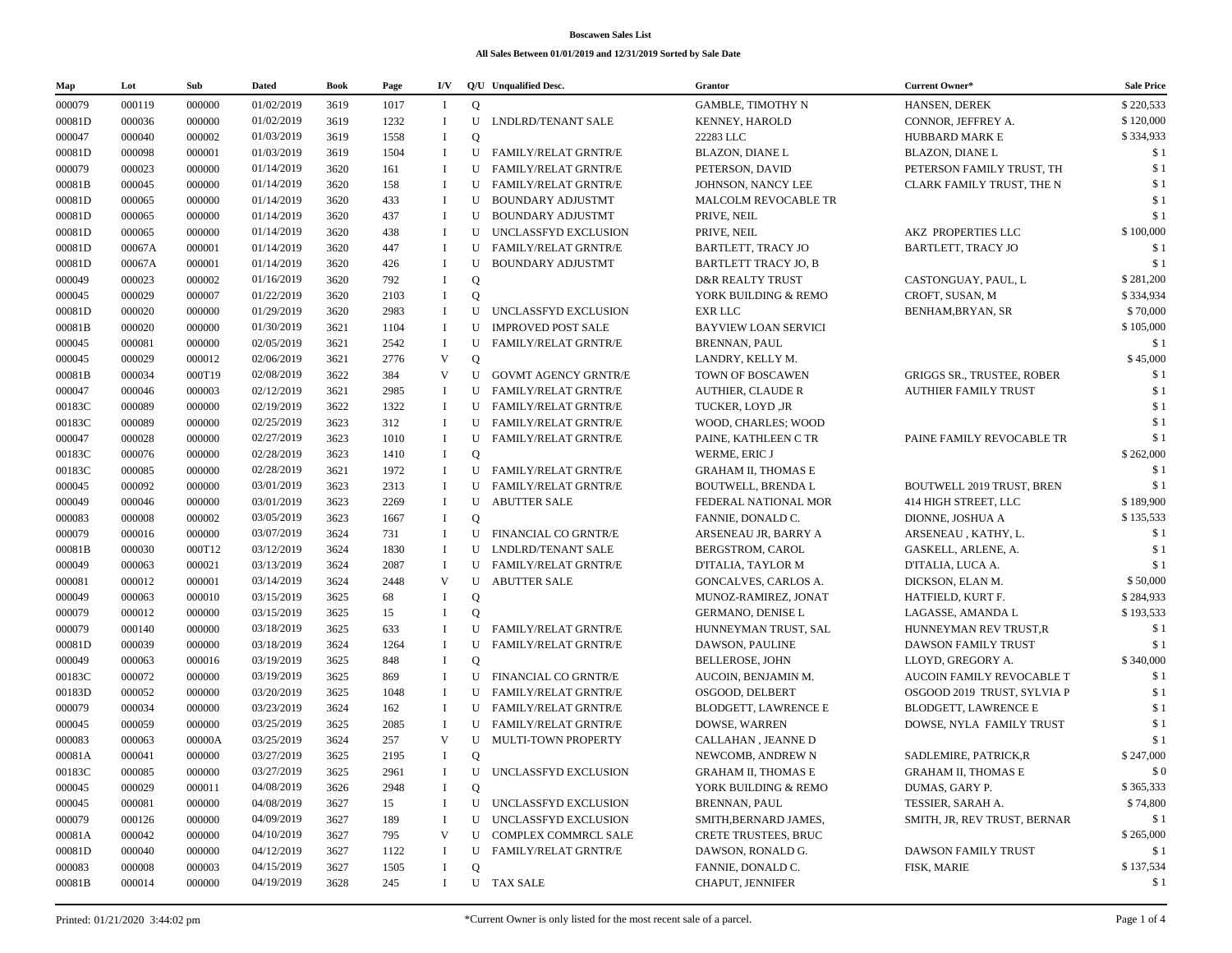| Map    | Lot    | Sub    | <b>Dated</b> | Book | Page | I/V          |              | Q/U Unqualified Desc.       | <b>Grantor</b>                  | Current Owner*                   | <b>Sale Price</b> |
|--------|--------|--------|--------------|------|------|--------------|--------------|-----------------------------|---------------------------------|----------------------------------|-------------------|
| 00081B | 000034 | 000T28 | 04/19/2019   | 3628 | 244  | Т.           |              | <b>U</b> TAX SALE           | FORTIN, JEREMY                  | <b>TOWN OF BOSCAWEN</b>          | \$1               |
| 000079 | 000094 | 000T4R | 04/23/2019   |      |      | $\mathbf I$  | U            | UNCLASSFYD EXCLUSION        | <b>MCANALLEN, BRUCE</b>         |                                  | \$1               |
| 000079 | 000007 | 000000 | 05/02/2019   | 3629 | 1394 | $\mathbf I$  | $\mathbf Q$  |                             | <b>BARRINGTON, STACIA R</b>     | GARDNER, KEARSTEN A.             | \$220,000         |
| 000083 | 000041 | 000004 | 05/06/2019   | 3629 | 2481 | V            | U            | <b>FAMILY/RELAT GRNTR/E</b> | <b>GREEN, RICHARD D</b>         |                                  | \$1               |
| 00183C | 000025 | 000000 | 05/06/2019   | 3629 | 2647 | $\mathbf I$  | U            | FORECLOSURE                 | <b>J&amp;D NORTHEAST CUSTOM</b> | SMITH, BRYAN L                   | \$180,000         |
| 000047 | 000037 | 000000 | 05/08/2019   | 3630 | 36   | $\mathbf I$  |              | U FAMILY/RELAT GRNTR/E      | <b>BOUCHER, RICKY J</b>         | <b>BOUCHER, RICKY J</b>          | \$1               |
| 000045 | 000044 | 000000 | 05/10/2019   | 3630 | 741  | $\bf{I}$     | $\mathbf Q$  |                             | HOWE, ROBERT L., TRU            | DE ALMEIDA, FAMILY TRUST J       | \$265,000         |
| 000045 | 000046 | 000000 | 05/10/2019   | 3630 | 599  | $\bf{I}$     | U            | <b>FAMILY/RELAT GRNTR/E</b> | DE ALMEIDA, JOSEPH P            |                                  | \$1               |
| 000045 | 000046 | 000002 | 05/10/2019   | 3630 | 559  | V            | U            | <b>FAMILY/RELAT GRNTR/E</b> | DE ALMEIDA, JOSEPH P            | DE ALMEIDA. FAMILY TRUST J       | \$1               |
| 00081B | 000050 | 000000 | 05/13/2019   | 3630 | 1431 | $\bf{I}$     | $\mathbf Q$  |                             | DEMELLO JEANNE M                | MADSEN, JOSEPH M                 | \$195,000         |
| 000083 | 000041 | 000004 | 05/17/2019   | 3631 | 60   | V            | U            | UNCLASSFYD EXCLUSION        | WILBOURNE, JENNIFER             | WILBOURNE, JENNIFER              | \$1               |
| 00081D | 000049 | 000000 | 05/22/2019   | 3631 | 1541 | - 1          | U            | <b>FAMILY/RELAT GRNTR/E</b> | KERNS, PATRICK J.               | KERNS REVOC TRUST. PATRIC        | \$10              |
| 000083 | 000068 | 000005 | 05/24/2019   | 3631 | 2241 | $\bf{I}$     | $\mathbf Q$  |                             | BEAULIEU, BRIAN P.              | SMITH, STEPHEN D.                | \$281,533         |
| 000049 | 000057 | 000000 | 05/28/2019   | 3631 | 2972 | $\bf{I}$     | U            | <b>BOUNDARY ADJUSTMT</b>    | DEVOID, GAIL H TRUST            | DEVOID, GAIL H TRUSTEE           | \$1               |
| 000049 | 000058 | 000000 | 05/28/2019   | 3631 | 2974 | $\mathbf{I}$ | U            | <b>BOUNDARY ADJUSTMT</b>    | DEVOID, GAIL H TRUST            | DEVOID, GAIL H TRUSTEE           | \$0               |
| 000079 | 000085 | 000000 | 06/03/2019   | 3632 | 728  | - 1          | U            | UNCLASSFYD EXCLUSION        | NEW HAMPSHIRE HOUSIN            |                                  | \$1               |
| 000079 | 000117 | 000000 | 06/03/2019   | 3632 | 765  | - 1          | U            | UNCLASSFYD EXCLUSION        | COOK, BARBARA, J.               | BASSETT, KATHLEEN                | \$85,000          |
| 000083 | 000088 | 0000T5 | 06/03/2019   | 3632 | 2578 | $\bf{I}$     | Q            |                             | O'DOWD, TAMRA                   | COMEAU, TIMOTHY                  | \$10,000          |
| 00081A | 000039 | 000000 | 06/03/2019   | 3632 | 2343 | $\mathbf I$  | $\mathbf{O}$ |                             | <b>CULLEN, JENNIFER</b>         | <b>GATES RICHARD</b>             | \$240,000         |
| 00081D | 000066 | 000000 | 06/03/2019   | 3632 | 759  | $\mathbf{I}$ | U            | <b>FAMILY/RELAT GRNTR/E</b> | MALCOLM REVOC TRUST,            | MALCOLM, ERIN                    | \$1               |
| 00183C | 000122 | 00000G | 06/05/2019   | 3633 | 287  | $\mathbf I$  | $\mathbf Q$  |                             | HIBBARD BRIAN K & SH            | MCCARTHY, MICHAEL                | \$240,000         |
| 000045 | 000030 | 000004 | 06/07/2019   | 3633 | 1298 | $\bf{I}$     | $\mathbf Q$  |                             | RIVEREDGE PROPERTIES            | <b>CUESTA HERIBERTO JR</b>       | \$358,933         |
| 000079 | 000094 | 000T9B | 06/13/2019   | 3633 | 2953 | $\mathbf{I}$ | U            | <b>LNDLRD/TENANT SALE</b>   | <b>CONCORD HOME SALES</b>       | MASSON, TERRIE L                 | \$10,600          |
| 000047 | 000019 | 000000 | 06/17/2019   | 3634 | 1194 | $\bf{I}$     | $\mathbf Q$  |                             | DANKO, SETH                     | CALDWELL, SHAWN L                | \$305,000         |
| 000094 | 000010 | 000000 | 06/17/2019   | 3634 | 1276 | V            | U            | <b>FAMILY/RELAT GRNTR/E</b> | KENNEY, HAROLD                  | KENNEY FAMILY REVOCABLE T        | \$1               |
| 00081A | 000019 | 000000 | 06/17/2019   | 3634 | 1274 | -1           |              | U FAMILY/RELAT GRNTR/E      | KENNEY, HAROLD                  |                                  | \$1               |
| 00081A | 000019 | 000000 | 06/17/2019   | 3634 | 1272 | $\bf{I}$     | U            | FAMILY/RELAT GRNTR/E        | KENNEY FAMILY REVOCA            | KENNEY FAMILY REVOCABLE T        | \$1               |
| 00081A | 000019 | 00000A | 06/17/2019   | 3634 | 1272 | V            | U            | <b>FAMILY/RELAT GRNTR/E</b> | HAROLD KENNEY                   | KENNEY FAMILY REVOCABLE T        | \$1               |
| 000083 | 000091 | 000000 | 06/19/2019   | 3634 | 2319 | - 1          | U            | UNCLASSFYD EXCLUSION        | DE VEAU, GREGORY                | AMERICAN HOUSING FOUNDA          | \$1               |
| 000079 | 000094 | 000T4R | 06/21/2019   | 3635 | 24   | $\mathbf{I}$ | U            | <b>FAMILY/RELAT GRNTR/E</b> | MCANALLEN, DIANNE               | MCANALLEN, DIANNE                | \$1               |
| 00081B | 000034 | 000T20 | 06/21/2019   | 3635 | 388  | $\mathbf I$  | $\mathbf Q$  |                             | ROBINSON, JAMEY, C              | DONNELL, MICHAEL P               | \$58,600          |
| 000079 | 000067 | 000000 | 06/25/2019   | 3635 | 1683 | V            | U            | UNCLASSFYD EXCLUSION        | ANDERSON, E BENNETT             | TOMPKINS REVOCABLE TRUS          | \$297,533         |
| 000079 | 000068 | 000000 | 06/25/2019   | 3635 | 1683 | V            | U            | UNCLASSFYD EXCLUSION        | ANDERSON BENNETT                | TOMPKINS REVOCABLE TRUS          | \$297,533         |
| 00183C | 000090 | 000000 | 06/25/2019   | 3635 | 1665 | $\mathbf I$  | Q            |                             | <b>CRAIG, TRAVIS J</b>          | MILLAR, MATTHEW T                | \$223,000         |
| 000083 | 000028 | 000000 | 06/27/2019   | 3635 | 2316 | $\bf{I}$     | $\mathbf{O}$ |                             | SCHUMAKER, GLENN R.             | <b>BIOR, AJANG I</b>             | \$305,000         |
| 000094 | 000012 | 00001A | 07/01/2019   | 3636 | 999  | V            | U            | <b>FAMILY/RELAT GRNTR/E</b> | BECKER TRUSTEES, ROG            | BECKER FAMILY REVOCABLE T        | \$1               |
| 000094 | 000012 | 00001B | 07/01/2019   | 3636 | 999  | V            | U            | UNCLASSFYD EXCLUSION        | BECKER FAMILY REVOCA            | <b>BECKER FAMILY REVOCABLE T</b> | \$1               |
| 00081B | 000034 | 000T22 | 07/01/2019   | 3636 | 1520 | $\mathbf{I}$ | Q            |                             | LINDONEN, JAMES                 | <b>WALKER, NICHOLAS</b>          | \$18,533          |
| 00183C | 000002 | 000000 | 07/01/2019   | 3636 | 1934 | -1           | Q            |                             | CAPPUCCI, SUSAN EVEL            | LAVELLE II, MICHAEL, E           | \$117,000         |
| 00183C | 000001 | 000000 | 07/02/2019   | 3636 | 1966 | $\mathbf I$  | $\mathbf Q$  |                             | <b>FANCHER, DAVID F</b>         | LINDONEN, JAMES EMERY            | \$225,000         |
| 000079 | 000106 | 000000 | 07/05/2019   | 3637 | 109  | $\mathbf I$  | $\Omega$     |                             | LINSTAD, MELINDA                | RAICHE, JONATHAN                 | \$349,933         |
| 000045 | 000030 | 000000 | 07/09/2019   | 3637 | 970  | V            | U            | UNCLASSFYD EXCLUSION        | <b>JEAN, MICHAEL</b>            | <b>SHAKER HEIGHTS LAND TRUS</b>  | \$165,000         |
| 000045 | 000030 | 000021 | 07/09/2019   | 3637 | 970  | V            | U            | UNCLASSFYD EXCLUSION        | <b>JEAN MICHAEL</b>             | SHAKER HEIGHTS LAND TRUS         | \$165,000         |
| 000045 | 000030 | 000022 | 07/09/2019   | 3637 | 970  | V            |              | U UNCLASSFYD EXCLUSION      | <b>JEAN MICHAEL</b>             | <b>SHAKER HEIGHTS LAND TRUS</b>  | \$165,000         |
| 00081B | 000014 | 000000 | 07/15/2019   | 3638 | 315  |              | U            | <b>GOVMT AGENCY GRNTR/E</b> | TOWN OF BOSCAWEN                |                                  | \$21,729          |
| 00081B | 000014 | 000000 | 07/15/2019   | 3638 | 318  | $\bf{I}$     | Q            |                             | CHAPUT, JENNIFER                | MAHAMED, BATULO HASSAN           | \$199,670         |
| 000079 | 000094 | 00T47B | 07/17/2019   | 3638 | 1765 | - 1          | U            | <b>FAMILY/RELAT GRNTR/E</b> | <b>BOUCHER, THERESA</b>         | <b>BOUCHER, THERESA</b>          | \$1               |
| 00183D | 000103 | 000000 | 07/22/2019   | 3639 | 382  | П            | Q            |                             | YIP, THOMAS & MANN, P           | DIMETRI, PAUL N.                 | \$225,000         |
| 00081B | 000020 | 000000 | 07/24/2019   | 3639 | 1357 | -1           | Q            |                             | RED DOOR PROPERTIES,            | CHAMPAGNE, JR., LARRY A.         | \$228,000         |
| 00081B | 000009 | 000000 | 07/25/2019   | 3639 | 1680 |              | Q            |                             | <b>COWETTE ALEXANDRA</b>        | BENOIT, CHRISTOPHER, R           | \$272,000         |
| 000081 | 000014 | 00000B | 07/26/2019   | 3639 | 2271 |              | Q            |                             | CATE JR, WILBUR                 | <b>ENOCHS, KIRK</b>              | \$269,933         |
|        |        | 00000A | 07/31/2019   | 3640 | 1488 |              | Q            |                             | MIHAI, AUREL                    | MIHAI, AUREL                     | \$269,933         |
| 000094 | 000020 |        |              |      |      |              |              |                             |                                 |                                  |                   |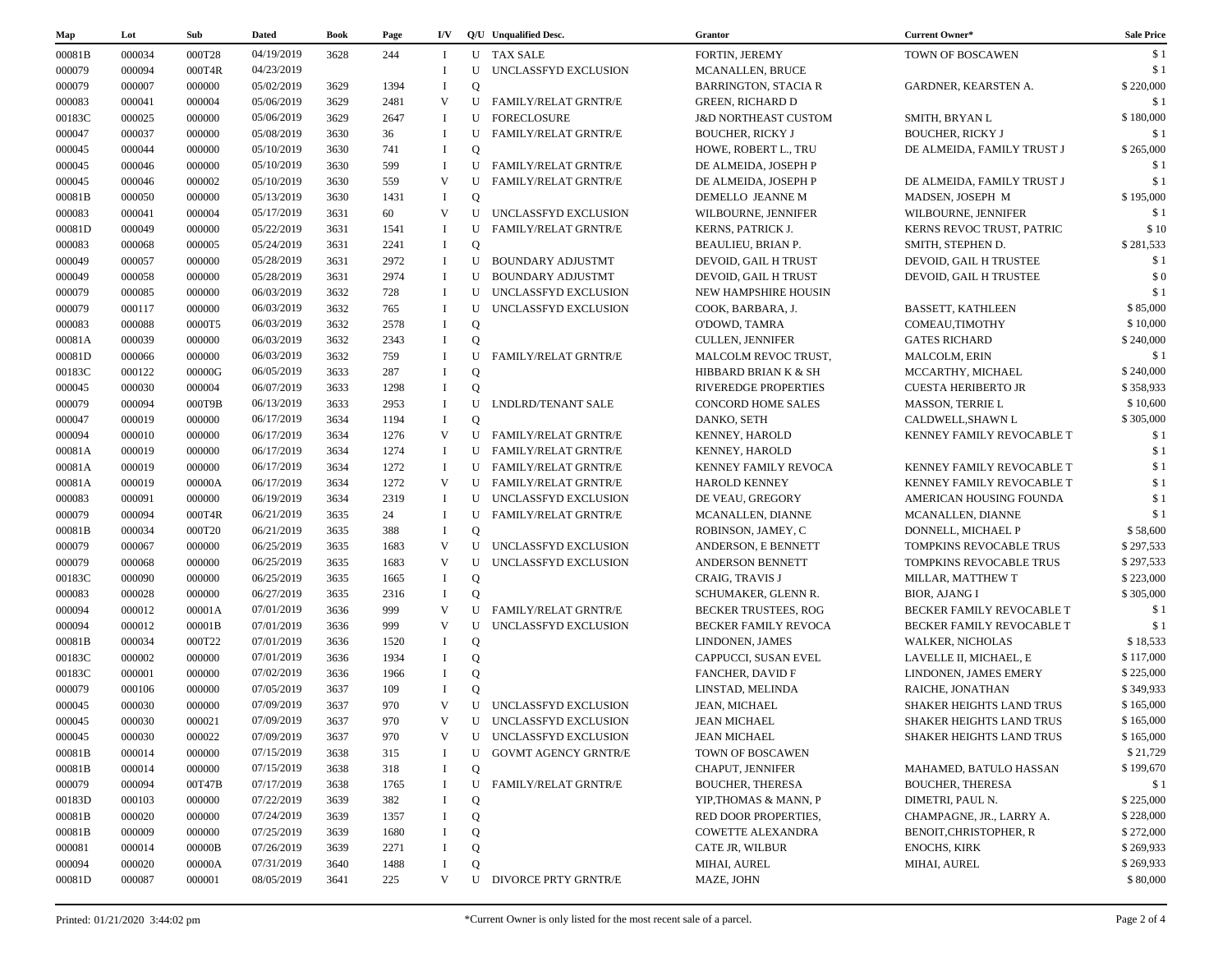| Map              | Lot              | Sub              | <b>Dated</b> | Book         | Page        | I/V                        |                         | O/U Unqualified Desc.       | Grantor                     | Current Owner*                                  | <b>Sale Price</b>      |
|------------------|------------------|------------------|--------------|--------------|-------------|----------------------------|-------------------------|-----------------------------|-----------------------------|-------------------------------------------------|------------------------|
| 000079           | 000069           | 000000           | 08/07/2019   | 3641         | 1128        | - 1                        |                         | U UNCLASSFYD EXCLUSION      | THIBEAULT, LAURETTE         | THIBEAULT TRUST, LAURETT                        | \$1                    |
| 00081D           | 000087           | 000001           | 08/07/2019   | 3641         | 1130        | V                          | U                       | UNCLASSFYD EXCLUSION        | MAZE, SUZANNE               | MAZE REVOCABLE TRUST, SU                        | \$1                    |
| 00183D           | 000149           | 000009           | 08/07/2019   | 3640         | 2822        | $\bf{I}$                   | $\mathbf Q$             |                             | FOLDGER, JOHN               | DRATNER, WALTER                                 | \$25,000               |
| 00081A           | 000027           | 000000           | 08/13/2019   | 3642         | 454         | $\bf{I}$                   | U                       | <b>BUSIN AFFIL GRNTR/E</b>  | <b>BOSCAWEN MINI STORAG</b> | <b>WAREHOUSE CORP HYANNIS R</b>                 | \$1,424,733            |
| 00081D           | 000057           | 000000           | 08/13/2019   | 3642         | 547         | $\mathbf I$                | U                       | <b>FAMILY/RELAT GRNTR/E</b> | <b>SWENSON, BRIAN A</b>     | <b>SWENSON, BRIAN A</b>                         | \$1                    |
| 00081D           | 000014           | 000000           | 08/15/2019   | 3642         | 1321        | $\mathbf I$                | U                       | <b>FAMILY/RELAT GRNTR/E</b> | MALOOF, LINDA ELIZAB        | MALOOF, LINDA & EDWARD, T                       | \$1                    |
| 00183D           | 000135           | 000000           | 08/15/2019   | 3642         | 1340        | $\bf{I}$                   | Q                       |                             | WILLIS, PATRICIA E.         | KNIFFIN, CATRANA                                | \$198,000              |
| 00081D           | 000019           | 000000           | 08/16/2019   | 3642         | 1701        | $\mathbf I$                | Q                       |                             | LAMPRON, JENNIFER           | TOWLE, EDWARD, A.                               | \$282,000              |
| 000094           | 000038           | 000000           | 08/23/2019   | 3643         | 1636        | V                          |                         | U MULTI-TOWN PROPERTY       | <b>OLSEN FAMILY PTNRSHI</b> | MEADOWSEND TIMBERLANDS                          | \$1,025,000            |
| 000094           | 000040           | 000000           | 08/23/2019   | 3643         | 1636        | V                          |                         | U MULTI-TOWN PROPERTY       | <b>OLSEN</b>                | MEADOWSEND TIMBERLANDS                          | \$1,025,000            |
| 000081           | 000028           | 000000           | 08/28/2019   | 3644         | 1266        | $\bf{I}$                   |                         | U FAMILY/RELAT GRNTR/E      | PERKINS, TERRANCE           | PERKINS, TERRANCE & NANCY                       | \$1                    |
| 000045           | 000036           | 000000           | 09/03/2019   | 3644         | 2980        | $\mathbf{I}$               | U                       | <b>FAMILY/RELAT GRNTR/E</b> | HARBOUR, MARK N             | HARBOUR, MARK N & DEBRA J                       | \$1                    |
| 000047           | 000025           | 000000           | 09/03/2019   | 3645         | 201         | $\bf{I}$                   | $\mathbf Q$             |                             | KUBAT, BENJAMIN M.          | <b>BOUCHER, ANTHONY J. &amp; REB</b>            | \$242,000              |
| 000047           | 000033           | 000000           | 09/05/2019   | 3645         | 1332        | V                          |                         | <b>U ABUTTER SALE</b>       | JOHNSON, JEAN STRAUS        | COLBY, JAMES M & JOSEPH G, T                    | \$7,500                |
| 000079           | 000044           | 000000           | 09/05/2019   | 3645         | 1346        | $\mathbf{I}$               | U                       | <b>FAMILY/RELAT GRNTR/E</b> | MESERVE, LINDA              | MESERVE, LINDA L. & KEITH R                     | \$1                    |
| 000045           | 000029           | 000002           | 09/09/2019   | 3645         | 2049        | V                          | U                       | <b>FAMILY/RELAT GRNTR/E</b> | LANDRY, KELLY M.            | LANDRY, KELLY M. REVOCABL                       | \$1                    |
| 000045           | 000046           | 000000           | 09/10/2019   | 3645         | 2530        | $\bf{I}$                   | $\mathbf Q$             |                             | DE ALMEIDA, FAMILY T        | KELLICKER, JASON M. & LANGI                     | \$455,000              |
| 000096           | 000003           | 000000           | 09/13/2019   | 3646         | 1207        | $\mathbf I$                | U                       | <b>FAMILY/RELAT GRNTR/E</b> | <b>GILMORE, THOMAS R</b>    | GILMORE TRUST, THOMAS R.                        | \$1                    |
| 000079           | 000094           | 00T32B           | 09/20/2019   | 3647         | 1082        | $\mathbf I$                | Q                       |                             | HARRIS, BRADLEY C           | CHAPUT, JENNIFER L                              | \$44,133               |
| 000047           | 000008           | 000000           | 09/23/2019   | 3647         | 1736        | $\mathbf{V}$               | $\mathbf{O}$            |                             | <b>MCKERLEY REV TRUST 2</b> |                                                 | \$135,000              |
| 000079           | 000085           | 000000           | 09/23/2019   | 3647         | 2014        | $\mathbf{I}$               | U                       | UNCLASSFYD EXCLUSION        | SECRETARY OF HOUSING        | <b>RIORDON, BRIAN</b>                           | \$51,200               |
| 000045           | 000010           | 000000           | 09/24/2019   | 3647         | 2632        | $\mathbf I$                | $\mathbf Q$             |                             | COCHRANE, RYAN V            | CHEVALIER, AMANDA                               | \$269,933              |
| 000049           | 000051           | 000000           | 09/24/2019   | 3647         | 2218        | $\mathbf I$                | $\mathbf Q$             |                             | PETRANGELO, GLENNA          | GAUDETTE, JOSHUA                                | \$228,400              |
| 000049           | 000063           | 000005           | 09/24/2019   | 3647         | 2425        | $\mathbf I$                | $\mathbf Q$             |                             | <b>MEAD, MICHAEL B</b>      | CALDWELL, BRADLEY, D                            | \$265,000              |
| 00183D           | 000142           | 000000           | 09/24/2019   | 3647         | 2549        | $\mathbf{I}$               | $\mathbf Q$             |                             | DAVIS, DUSTIN F.            | WILSON, JULIANNA, J.                            | \$270,000              |
| 000083           | 000051           | 000001           | 09/25/2019   | 3647         | 2964        |                            | $\overline{O}$          |                             | <b>EVILSIZER, DAVID</b>     | MCNAUGHTEN, ELIZABETH                           | \$304,933              |
| 000045           | 000029           | 000009           | 09/26/2019   | 3648         | 355         | V                          | Q                       |                             | YORK BUILDING & REMO        | CATE, ELAINE, C.                                | \$324,000              |
| 000045           | 000029           | 000013           | 10/04/2019   | 3649         | 1290        | $\mathbf I$                | $\mathbf{O}$            |                             | SEDLAR SERVICES LLC         | HUSSEY, SETH                                    | \$358,000              |
| 00081D           | 000004           | 000000           | 10/04/2019   | 3649         | 1397        | $\mathbf I$                | U                       | <b>FAMILY/RELAT GRNTR/E</b> | FISHER, MICHAEL W           | FISHER, MICHAEL & SALLY FAM                     | \$1                    |
| 00081D           | 000005           | 000000           | 10/04/2019   | 3649         | 1397        | V                          | U                       | <b>FAMILY/RELAT GRNTR/E</b> | FISHER, MICHAEL W           | FISHER, MICHAEL & SALLY FAM                     | \$1                    |
| 000094           | 000023           | 000000           | 10/07/2019   | 3649         | 1973        | V                          |                         | U COURT/SHERIFF SALE        | PIONTKOWSKI ENTERPRI        | PIONTKOWSKI REV TRUST 05, C                     | \$1                    |
| 00183D           | 000133           | 000000           | 10/07/2019   | 3649         | 1973        | V                          |                         | U COURT/SHERIFF SALE        | PIONTKOWSKI ENTERPRI        | PIONTKOWSKI REV TRUST 05, C                     | \$1                    |
| 00183D           | 000134           | 000000           | 10/07/2019   | 3649         | 1973        | V                          |                         | U COURT/SHERIFF SALE        | PIONTKOWSKI ENTERPRI        | PIONTKOWSKI REV TRUST 05, C                     | \$1                    |
| 00183D           | 000149           | 000005           | 10/07/2019   | 3649         | 1973        | V                          |                         | U COURT/SHERIFF SALE        | PIONTKOWSKI ENTERPRI        | PIONTKOWSKI REV TRUST 05, C                     | \$1                    |
|                  |                  |                  | 10/09/2019   |              | 80          | V                          |                         |                             |                             |                                                 | \$50,000               |
| 000083           | 000068           | 000001           | 10/10/2019   | 3650         |             | -1                         | $\mathbf Q$<br>U        |                             | ADAMS, MATTHEW              | MARR, GERALD A.                                 | \$1                    |
| 00183C           | 000029<br>000027 | 000000<br>0000A1 | 10/15/2019   | 3650<br>3650 | 324<br>2033 | $\bf{I}$                   | $\mathbf Q$             | <b>FAMILY/RELAT GRNTR/E</b> | <b>BAILEY, TIMOTHY J</b>    | BAILEY, TIMOTHY J & MARY E                      |                        |
| 000047           |                  |                  |              |              |             | $\mathbf{I}$               | U                       |                             | DAVIS, LINDA R.             | PAYEUR, HUNTERR D.                              | \$224,000              |
| 000049           | 000063           | 000013           | 10/15/2019   | 3650         | 1635        |                            |                         | <b>FAMILY/RELAT GRNTR/E</b> | EAFRATI, ANGELA M           | EAFRATI, ANGELA M., TRUSTE                      | \$1<br>\$1             |
| 00183D           | 000041           | 000000           | 10/15/2019   | 3650         | 1629        | - 1                        | U                       | <b>FAMILY/RELAT GRNTR/E</b> | KOMISAREK, THOMAS J         | KOMISAREK, THOMAS J., TRUS                      |                        |
| 00081A           | 000030           | 000000           | 10/16/2019   | 3650         | 2252        | $\mathbf I$<br>$\mathbf I$ | $\mathbf Q$             |                             | DANIELS FAMILY TRUST        | SMITH, BRYAN L                                  | \$237,000              |
| 00183D           | 000129           | 000000           | 10/16/2019   | 3650         | 2365        | V                          | $\mathbf Q$             |                             | <b>BENEZE, ROBERT E</b>     | KURTZ, CATRINA                                  | \$294,000              |
| 000045<br>000045 | 000029<br>000029 | 000008<br>000012 | 10/18/2019   | 3651         | 648         | $\mathbf{I}$               | $\mathbf Q$<br>$\Omega$ |                             | YORK BUILDING & REMO        | KACE, DANIEL J.<br><b>CUSHING, SCOTT NELSON</b> | \$368,000<br>\$285,000 |
|                  |                  |                  | 10/21/2019   | 3651         | 1420        |                            |                         |                             | BRENT CLARK HOME IMP        |                                                 |                        |
| 00183D           | 000066           | 000000           | 10/21/2019   | 3651         | 1898        | -1                         | Q                       |                             | FORSGREN, ERIC T.           | WATSON, KACEY                                   | \$279,000              |
| 000049           | 000063           | 000007           | 10/25/2019   | 3652         | 763         | $\mathbf I$                | Q                       |                             | GEORGE, ANDREW R.           | WHITTEMORE, THOMAS                              | \$329,900              |
| 00081D           | 000023           | 000000           | 10/28/2019   | 3652         | 1078        | -1                         | U                       | UNCLASSFYD EXCLUSION        | STEBBINS, VERNON V.         | MDR REHAB & DEVELOPMENT                         | \$38,000               |
| 000045           | 000024           | 000000           | 10/31/2019   | 3653         | 566         | -1                         | Q                       |                             | EGOUNIS, ADAM A.            | SILVA, & SHARON E.                              | \$225,000              |
| 000043           | 000095           | 000001           | 11/04/2019   | 3653         | 2200        | $\bf{I}$                   | U                       | FAMILY/RELAT GRNTR/E        | MARCOTTE, WILLIAM H         | MARCOTTE, WILLIAM H                             | \$1                    |
| 00081D           | 000050           | 000000           | 11/06/2019   | 3653         | 2918        | - 1                        | Q                       |                             | MDR REHAB & DEVELOPM        | <b>BUTLAND, AMY</b>                             | \$299,999              |
| 000045           | 000021           | 000000           | 11/07/2019   | 3654         | 413         | $\bf{I}$                   |                         | U FAMILY/RELAT GRNTR/E      | <b>GOODHUE, RICHARD L</b>   | <b>GOODHUE, RICHARD L &amp; ROW</b>             | \$1                    |
| 00183C           | 000089           | 000000           | 11/08/2019   | 3654         | 454         | - 1                        | $\mathbf Q$             |                             | WOOD, CHARLES; WOOD         | SARGENT, EDWARD                                 | \$234,933              |
| 00081A           | 000035           | 000000           | 11/12/2019   | 3654         | 1400        | - 1                        | U                       | UNCLASSFYD EXCLUSION        | ROACH, JONATHAN             | ALPINE INVESTMENT GROUP L                       | \$125,000              |
| 00081A           | 000042           | 000000           | 11/12/2019   | 3654         | 1497        | V                          | U                       | BUSIN AFFIL GRNTR/E         | <b>BOSCAWEN DG, LLC</b>     | 169 KING ST NH LLC                              | \$1,800,000            |